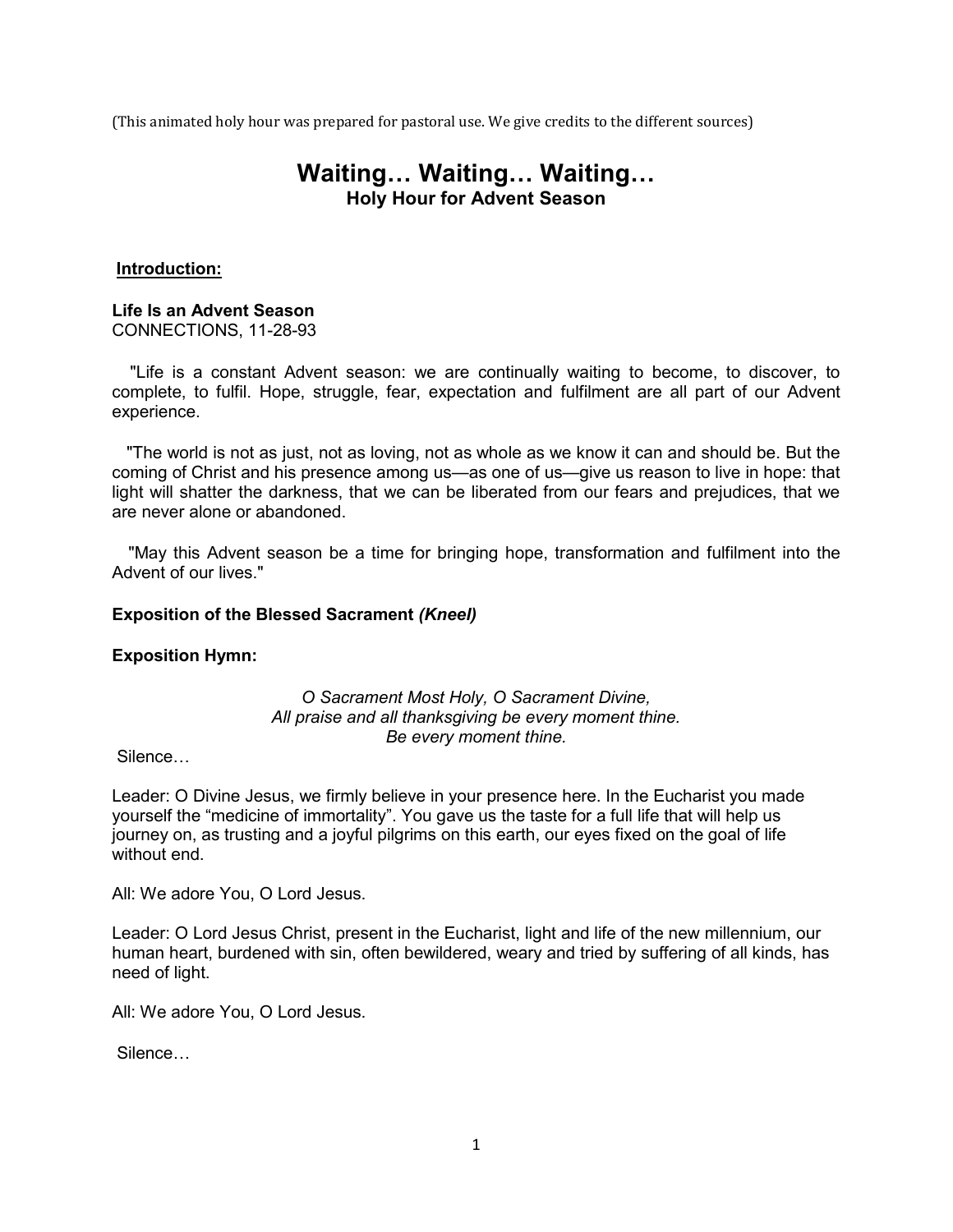#### **Opening Prayer:** *(Stand)*

ALL: Bless us Lord as we come before Your Presence. Fill is with Your Holy Spirit so that we may truly experience You. Open our hearts and our minds that we may fully understand Your message and let the fire of Your love move us to live Your instructions.

 Increase our strength of will, O God, for doing good that Christ may find an eager welcome at His coming and call us to His side.

#### **Opening Song: O Come, O Come, Emmanuel**

[Verse 1] O come, O come, [Emmanuel](https://genius.com/Traditional-o-come-o-come-emmanuel-lyrics#note-11085355)  [And ransom captive Israel](https://genius.com/Traditional-o-come-o-come-emmanuel-lyrics#note-11085392)  [That mourns in lonely exile here](https://genius.com/Traditional-o-come-o-come-emmanuel-lyrics#note-11085392)  [Until the Son of God appear](https://genius.com/Traditional-o-come-o-come-emmanuel-lyrics#note-11086079) 

[Refrain] Rejoice! Rejoice! Emmanuel Shall come to thee, O Israel

[Verse 2] O come, O come, Thou Lord of might [Who to Thy tribes, on Sinai's height](https://genius.com/Traditional-o-come-o-come-emmanuel-lyrics#note-11086197)  [In ancient times didst give the law](https://genius.com/Traditional-o-come-o-come-emmanuel-lyrics#note-11086197)  In cloud, and majesty and awe [Refrain]

[Verse 3] O come, Thou Rod of Jesse, free Thine own from Satan's tyranny From depths of hell Thy people save And give them victory o'er the grave [Refrain]

[Verse 4] O come, Thou Dayspring, come and cheer Our spirits by Thine advent here Disperse the gloomy clouds of night And death's dark shadows put to flight [Refrain]

> [Verse 5] O come, Thou Key of David, come And open wide our heavenly home Make safe the way that leads on high And close the path to misery [Refrain]

[Verse 6] O come, Thou Wisdom from on high And order all things, far and nigh To us the path of knowledge show And cause us in her ways to go [Refrain]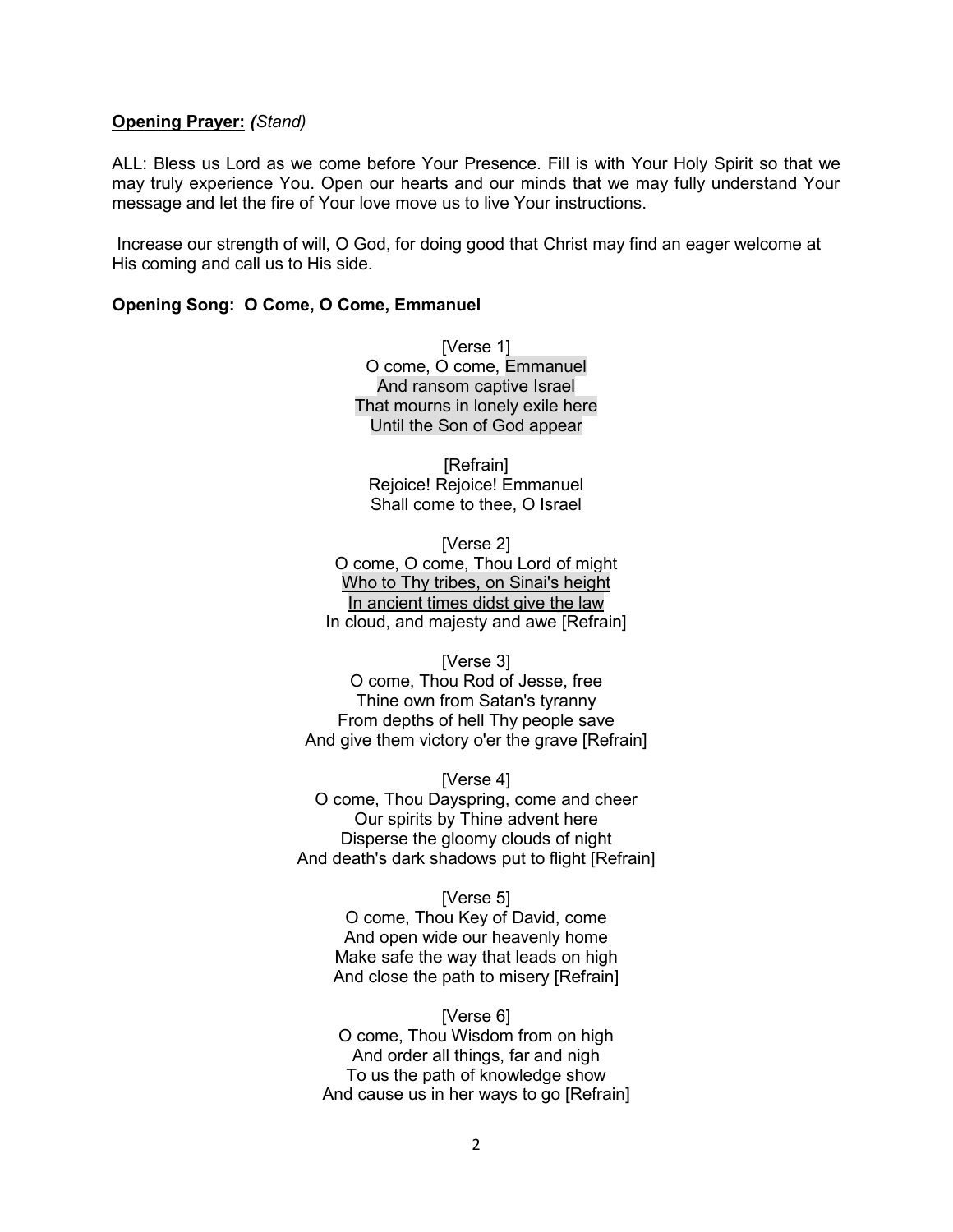### [Verse 7] O come, desire of nations, bind In one the hearts of all mankind Bid Thou our sad divisions cease And be Thyself our King of peace [Refrain]

L: A day is coming when we shall face our Maker. St. Luke in his gospel teaches us to be on guard and to be faithful so that we may be ready when He comes.

### **First Reading:** [Luke](http://www.usccb.org/nab/bible/isaiah/isaiah63.htm) 21: 25-28,34-36

Silence to reflect on the Scripture…

Points to ponder?

- 1. "Beware that your hearts do not become drowsy from the anxieties of daily life…"
- 2. "Be vigilant and pray that you have the strength to stand before the Son of Man…"

#### **Psalm Hymn: Awit Paghahangad***(stand)*

O Diyos, Ikaw ang laging hanap Loob ko'y Ikaw ang tanging hangad Nauuhaw akong parang tigang na lupa Sa tubig ng 'Yong pag-aaruga

Ika'y pagmamasdan sa dakong banal Nang makita ko ang 'Yong pagkarangal Dadalangin akong nakataas aking kamay Magagalak na aawit ng papuring iaalay

#### **KORO:**

Gunita ko'y Ikaw habang nahihimlay Pagkat ang tulong Mo sa tuwina'y taglay Sa lilim ng Iyong mga pakpak Umaawit akong buong galak

Aking kaluluwa'y kumakapit sa 'Yo Kaligtasa'y tiyak kung hawak Mo ako Magdiriwang ang hari, ang Diyos, S'yang dahilan Ang sa Iyo ay nangako, galak yaong makamtan *(KORO)*

#### **CODA:**

Umaawit, umaawit Umaawit akong buong galak  *(Sit)*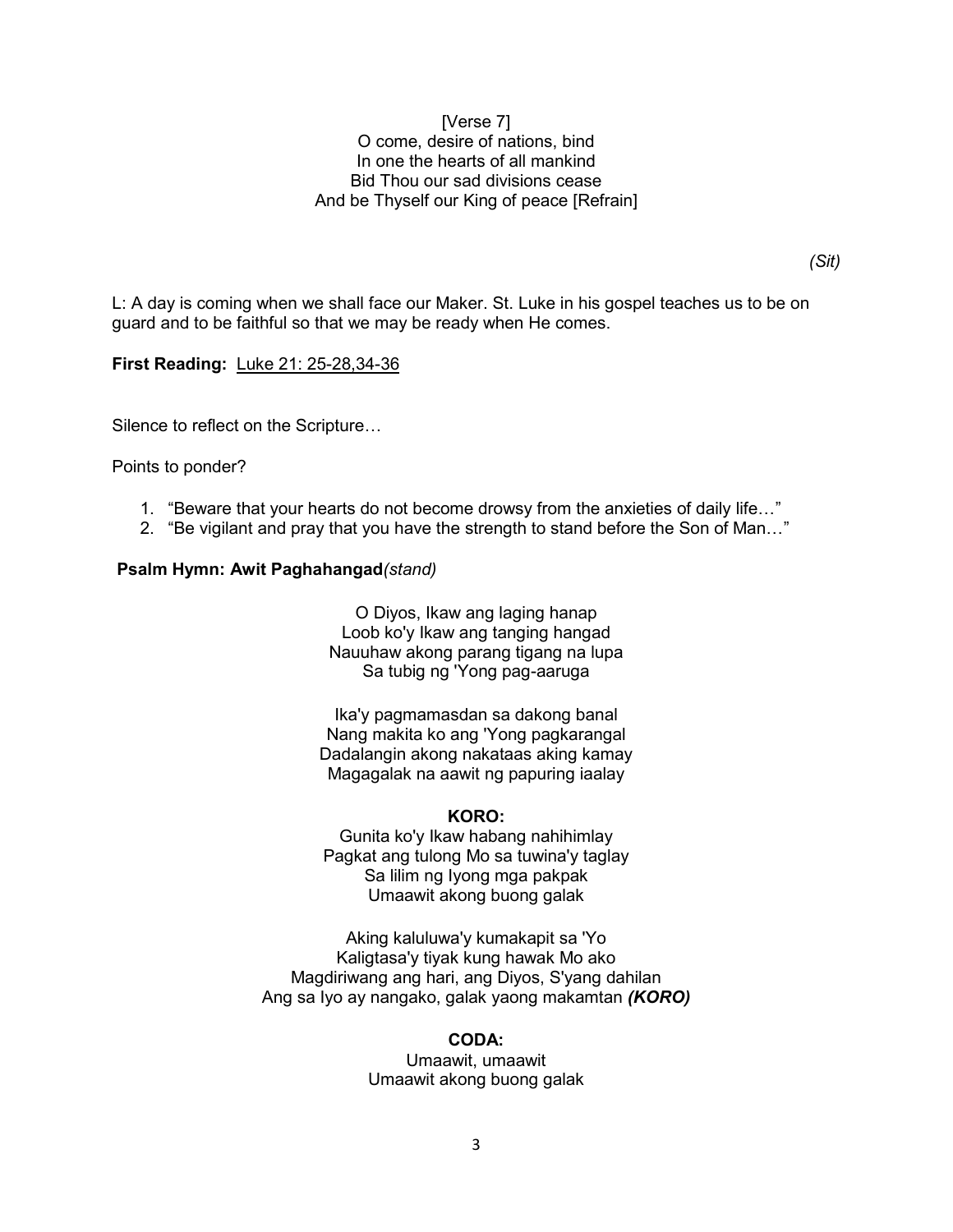# **Second Reading:** Reflection from Pax Christi*(sit)*

Encouraged to read the signs of the times and to prepare for the coming of a Savior, we enter Advent in awe and more than a little anxious. Even a cursory glance at the state of our world reveals good reasons for concern: war, threats of war, and numerous, dreadful consequences of war; disinformation, enemy-making, and exclusion; an unthinkable gap worldwide between the 1% and the 99%, with millions of people living in absolute poverty; and increasingly visible signs of ecological catastrophe.

"But when these signs begin to happen, stand erect and raise your heads because your redemption is at hand" (Luke 21:28). Do we dare to believe this Promise—and what does it mean?

We who have heard the Story before listen with renewed hope and settle into the waiting-time when the "not yet" of New Creation begins again to quiver in anticipation.

*Hope defines our waiting.* Unbounded love, we *know*, will transform the ordinary and extraordinary struggles of daily life—for survival, for dignity, for beauty, for meaning, for integrity. God-with-us will restore the damaged relationships of our lives; bring the beloveds now excluded from the fullness of life to the banquet table; and carry to fruition all our work for peace on Earth.

In these times, new meaning permeates the possibilities. Slowly we are beginning to imagine that the groaning of all creation may in fact bear fruit—that the One we await is the Cosmic Christ, who will help us once and for all to decipher and respond with integrity to the "signs in the sun, the moon, and the stars . . . and the roaring of the sea and the waves."

Silence to reflect the reading....

Points to Ponder: Take some time to reflect on the "signs of our times." Where do you find hope in the day-by-day journey of life?

# **Response Hymn: Christ be Our Light** *(stand)*

1. Longing for light, we wait in darkness. Longing for truth, we turn to you. Make us your own, your holy people, Light for the world to see.

Chorus:

Christ, be our light! Shine in our hearts. Shine through the darkness. Christ, be our light! Shine in your Church Gathered today.

2. Longing for peace, our world is troubled. Longing for hope, many despair. Your word alone has power to save us, Make us your living voice. (Chorus)

3. Longing for food, many are hungry. Longing for water, many still thirst. Make us your bread, broken for others, Shared until all are fed. (Chorus)

4. Longing for shelter people are homeless. Longing for warmth, many are cold. Make us your building, sheltering others, Walls made of living stone.(Chorus)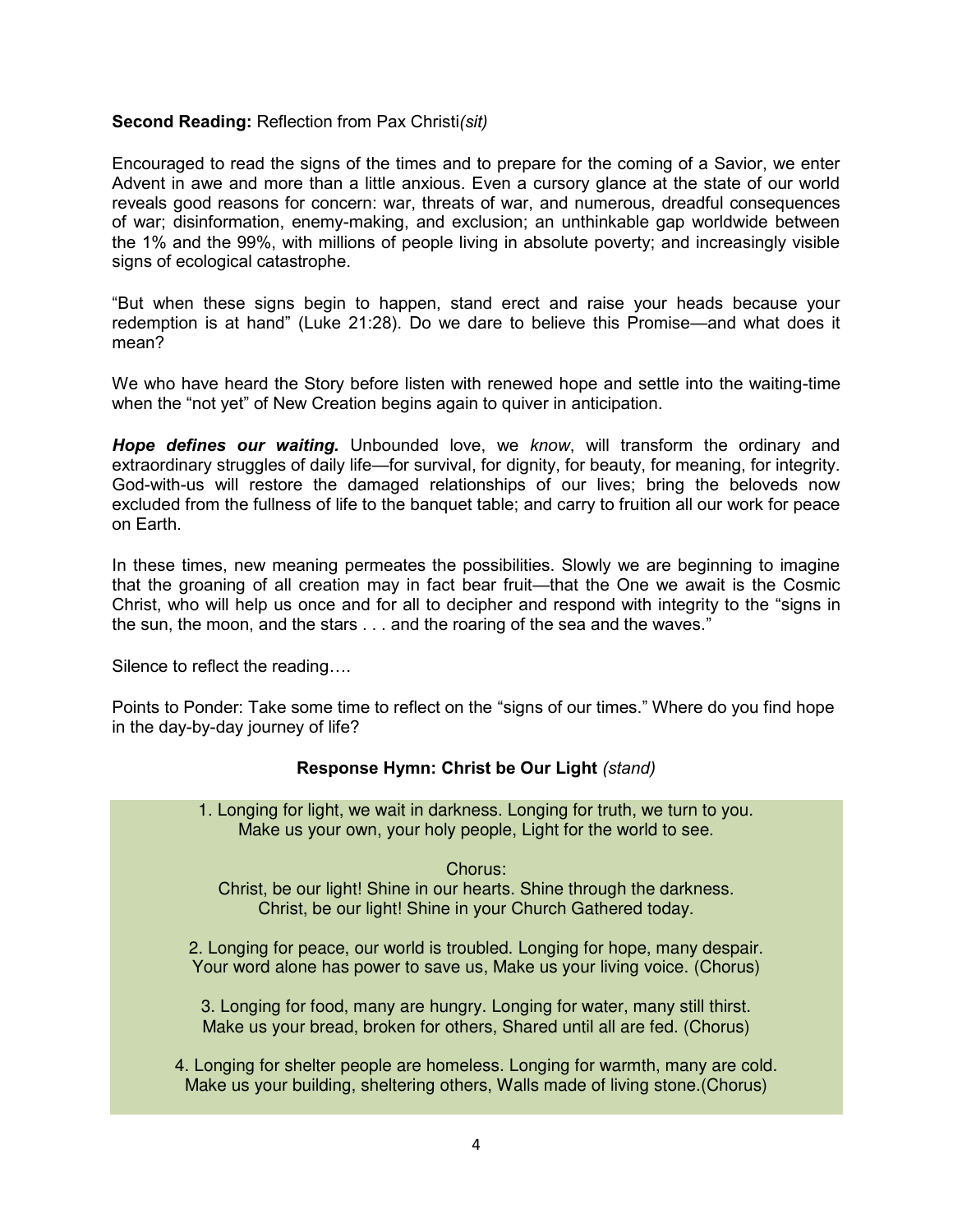5. Many the gifts, many the people, Many the hearts that yearn to belong. Let us be servants to one another, Making your kingdom come. (Chorus)

Silence….*(sit)*

# **Prayers of the Faithful**

L: Lord, many times we foolishly tire ourselves with concerns that do not prepare our family for Your precious coming. Please keep us faithful and grant us the wisdom to know what are truly important. When we fail to live our lives according to Your will…

All: Lord, make us vigilant and prepare us for Your coming.

Reader: When we spend too much time on worldly concerns and routines and had been unwilling to take for matters of our faith; All: Lord, make us vigilant and prepare us for Your coming.

R: When we are too busy for prayer. The Holy Mass and church service; All: Lord, make us vigilant and prepare us for Your coming.

R: When we don't take efforts to read Your Word; All: Lord, make us vigilant and prepare us for Your coming.

R: When we refuse to experience You in others; All: Lord, make us vigilant and prepare us for Your coming.

R: When we fail to fully listen to the people You send our way; All: Lord, make us vigilant and prepare us for Your coming.

R: When we fail to realize the blessings you've given us; All: Lord, make us vigilant and prepare us for Your coming.

L: Forgive us Lord for being blind and deaf to Your call for not submitting to Your instructions. Plant the seed of yearning in us to seek Your kingdom so that we may be ready to face You when You come.

# **The Lord's Prayer (to be sung)** *(stand)*

**Closing Prayer:** All-powerful God, help us to look forward in hope to the coming of our Saviour. May we live as he has taught ready to welcome him with burning love and faith. We ask this through Christ our Lord Amen.

# **Closing Hymn: Tinapay ng Buhay**

# **KORO:**

Ikaw, Hesus, ang tinapay ng buhay Binasbasan, hinati't inialay Buhay na ganap ang sa ami'y kaloob At pagsasalong walang hanggan